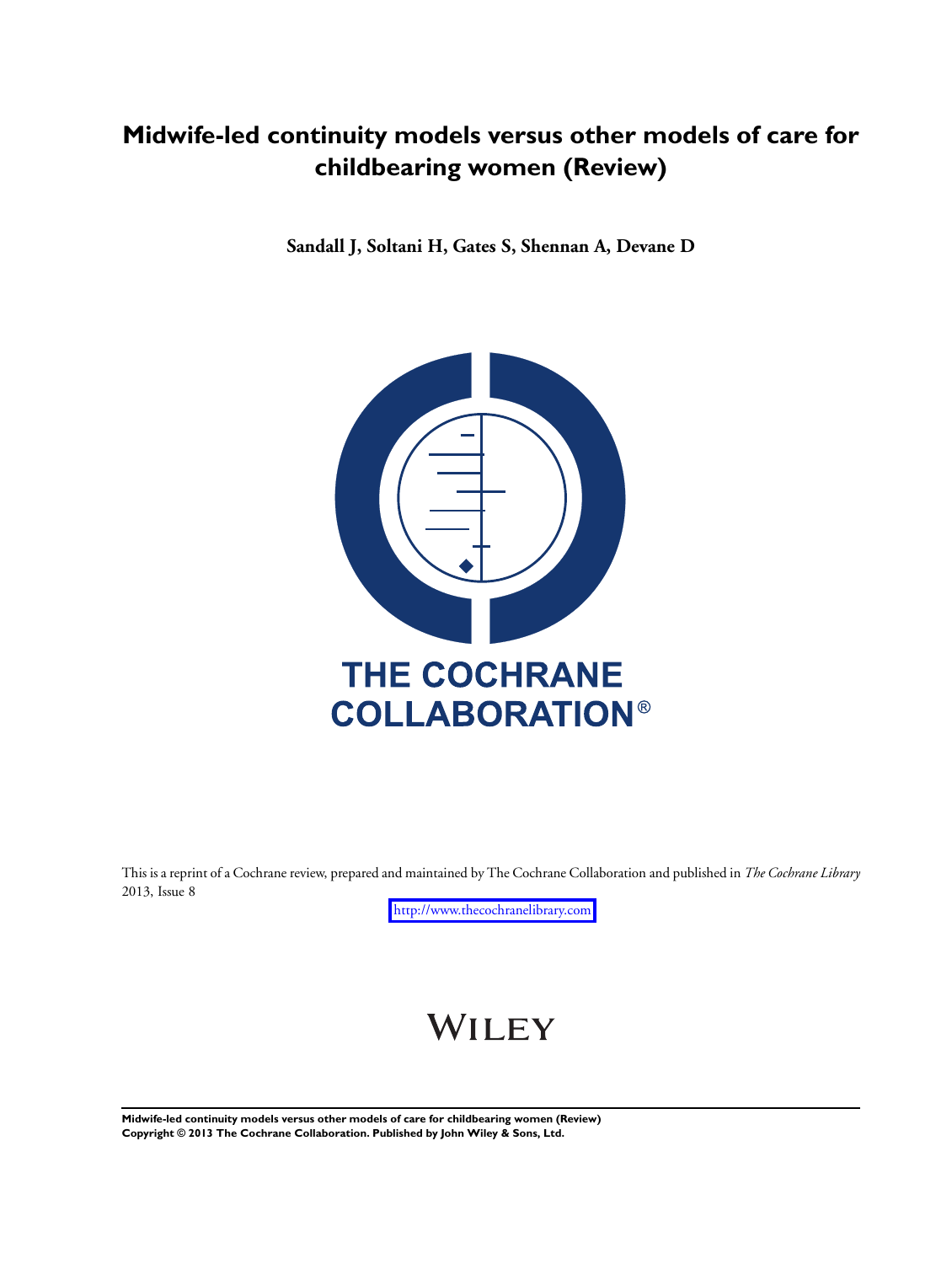**[Intervention Review]**

# **Midwife-led continuity models versus other models of care for childbearing women**

Jane Sandall<sup>1</sup>, Hora Soltani<sup>2</sup>, Simon Gates<sup>3</sup>, Andrew Shennan<sup>1</sup>, Declan Devane<sup>4</sup>

<sup>1</sup> Division of Women's Health, King's College, London, Women's Health Academic Centre, King's Health Partners, London, UK. <sup>2</sup>Centre for Health and Social Care Research Centre, Sheffield Hallam University, Sheffield, UK. <sup>3</sup>Warwick Clinical Trials Unit, Division of Health Sciences, Warwick Medical School, The University of Warwick, Coventry, UK. <sup>4</sup>School of Nursing and Midwifery, National University of Ireland Galway, Galway, Ireland

Contact address: Jane Sandall, Division of Women's Health, King's College, London, Women's Health Academic Centre, King's Health Partners, 10th Floor, North Wing, St. Thomas' Hospital, Westminster Bridge Road, London, SE1 7EH, UK. [jane.sandall@kcl.ac.uk.](mailto:jane.sandall@kcl.ac.uk)

**Editorial group:** Cochrane Pregnancy and Childbirth Group. **Publication status and date:** Edited (no change to conclusions), comment added to review, published in Issue 12, 2013. **Review content assessed as up-to-date:** 22 July 2013.

**Citation:** Sandall J, Soltani H, Gates S, Shennan A, Devane D. Midwife-led continuity models versus other models of care for childbearing women. *Cochrane Database of Systematic Reviews* 2013, Issue 8. Art. No.: CD004667. DOI: 10.1002/14651858.CD004667.pub3.

Copyright © 2013 The Cochrane Collaboration. Published by John Wiley & Sons, Ltd.

# **A B S T R A C T**

## **Background**

Midwives are primary providers of care for childbearing women around the world. However, there is a lack of synthesised information to establish whether there are differences in morbidity and mortality, effectiveness and psychosocial outcomes between midwife-led continuity models and other models of care.

#### **Objectives**

To compare midwife-led continuity models of care with other models of care for childbearing women and their infants.

#### **Search methods**

We searched the Cochrane Pregnancy and Childbirth Group's Trials Register (28 January 2013) and reference lists of retrieved studies.

#### **Selection criteria**

All published and unpublished trials in which pregnant women are randomly allocated to midwife-led continuity models of care or other models of care during pregnancy and birth.

#### **Data collection and analysis**

All review authors evaluated methodological quality. Two review authors checked data extraction.

#### **Main results**

We included 13 trials involving 16,242 women. Women who had midwife-led continuity models of care were less likely to experience regional analgesia (average risk ratio (RR) 0.83, 95% confidence interval (CI) 0.76 to 0.90), episiotomy (average RR 0.84, 95% CI 0.76 to 0.92), and instrumental birth (average RR 0.88, 95% CI 0.81 to 0.96), and were more likely to experience no intrapartum analgesia/anaesthesia (average RR 1.16, 95% CI 1.04 to 1.31), spontaneous vaginal birth (average RR 1.05, 95% CI 1.03 to 1.08), attendance at birth by a known midwife (average RR 7.83, 95% CI 4.15 to 14.80), and a longer mean length of labour (hours) (mean